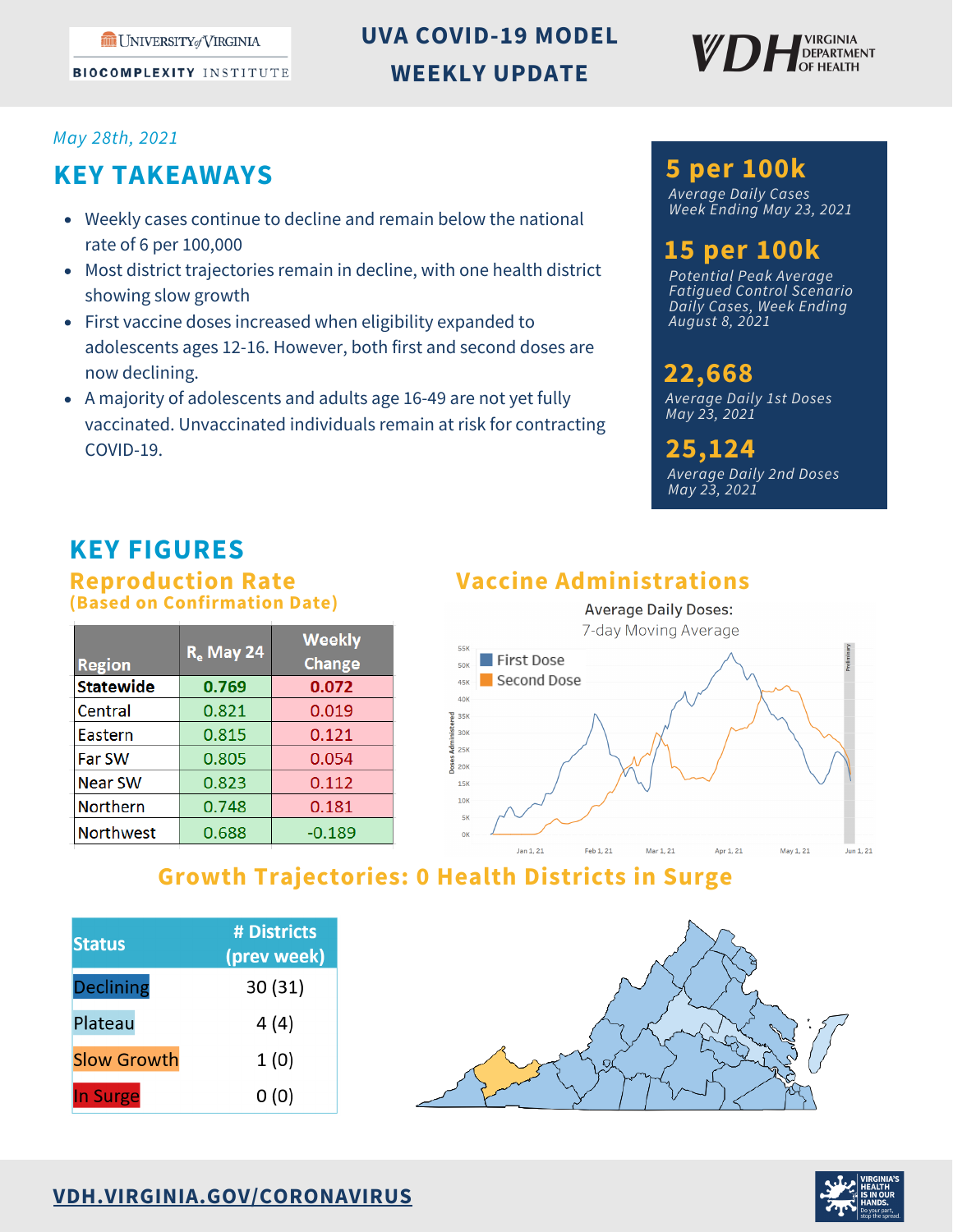UNIVERSITY of VIRGINIA

**BIOCOMPLEXITY INSTITUTE** 

**UVA COVID-19 MODEL WEEKLY UPDATE**



### **THE MODEL**

The UVA COVID-19 Model and the weekly results are provided by the UVA Biocomplexity Institute, which has over 20 years of experience crafting and analyzing infectious disease models. It is a (S)usceptible, (E)xposed, (I)nfected, (R)ecovered epidemiologic model designed to evaluate policy options and provide projections of future cases based on the current course of the pandemic.

*COVID-19 is a novel virus causing a global pandemic and response. The model improves as we learn more about it.*

## **THE PROJECTIONS**

The UVA team continues to improve the model weekly. The UVA model uses an "adaptive fitting" methodology, where the model traces past and current trends and uses that information to predict future cases at the local level. The model incorporates projections on the impact of vaccines, which will improve over time. Since the B.1.1.7 Variant has become dominant, the model includes increased transmission and severity associated with this Variant of Concern. The model also includes "what-if" or planning scenarios. The "Fatigued Control" scenario identifies the highest transmission rates seen during summer 2020 and projects those forward. The "VaxOpt" scenario compares the status quo vaccine acceptance levels to optimistic levels.

## **MODEL RESULTS**

With the B.1.1.7 variant becoming predominant, the model shows a continued decline in new weekly cases along the current course, but warns of a surge in cases that could occur if Virginians relax precautions. Under the current course, model scenarios show that cases peaked at **68 average daily cases** per 100,000 residents during the week ending **January 24th**. However, under a worst case scenario, if Virginians relax their behavior for a sustained period as Variants of Concern take hold, cases could reach another smaller peak with **15 average daily cases** per 100,000 the week ending **August 8th**. To lessen the projected peak, we must give vaccines time to have an impact, especially as the B.1.1.7 variant is the predominant strain in Virginia. **Do your part to stop the spread. Continue to practice good [prevention](https://www.vdh.virginia.gov/coronavirus/protect-yourself/) and get [vaccinated](https://www.vdh.virginia.gov/covid-19-vaccine/) when eligible.**